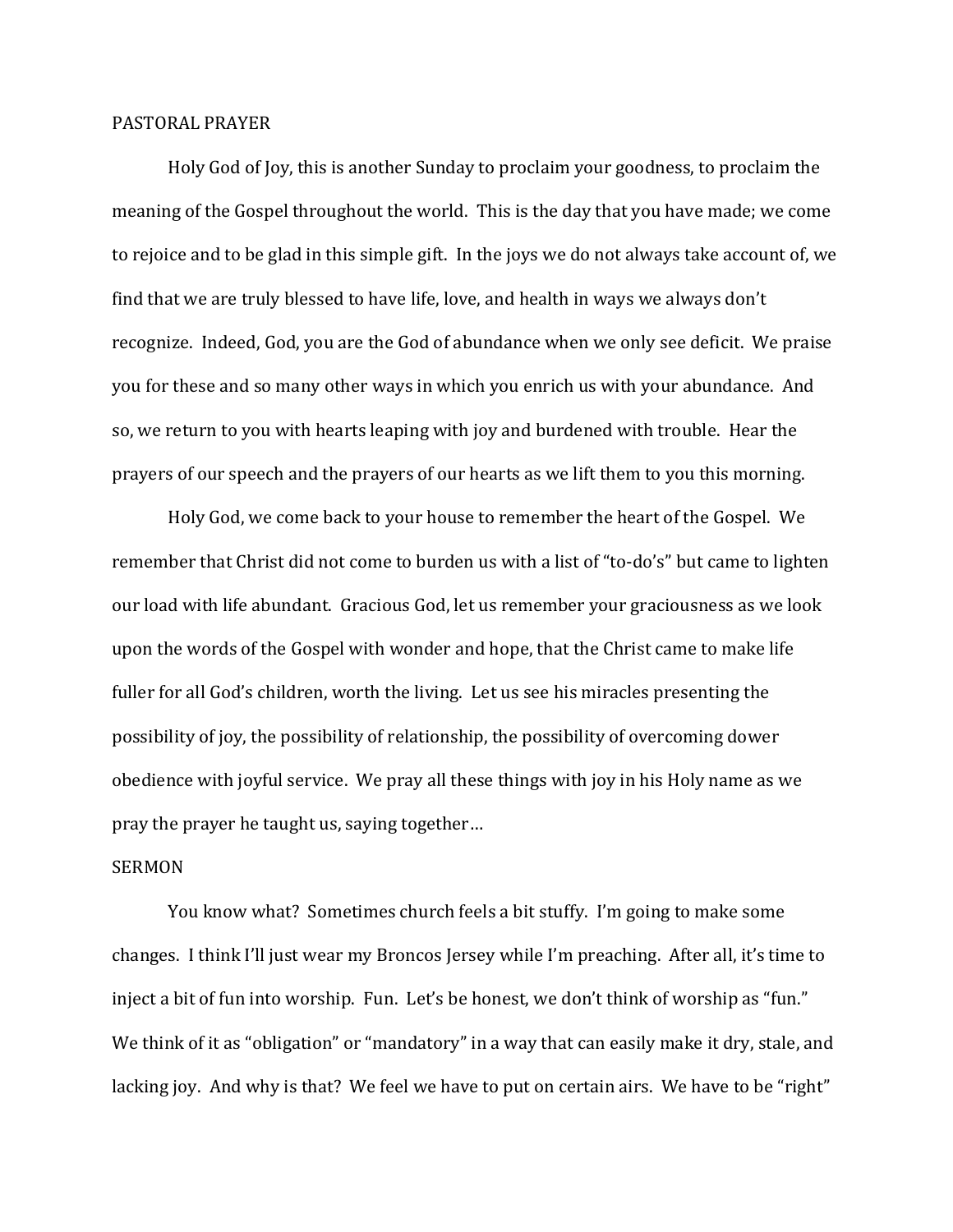and "proper." We don't come to God as we are but make it about thinking the right things or acting the right ways. It's a bunch of "thee's" and "thou's" when we don't speak that way in regular life. Dost thou get it? We put on a façade for God when God is trying to get to the real us, the legitimate us. So, I'm going to lighten things up and show off my cheering preference today. How many object to this? Well, if you do, tough.

I kid you, of course, but the message underneath is has meaning. Do we get caught up too much in what we think is right and proper and must be at the expense of celebration, and, well, fun? I don't know about you, but the classic image of Jesus I get in my head is dead serious. He has a very straight, strict face. He is the lording-over parent that you don't want to disappoint. He has his index finger extended, ready to wag it at anyone who doesn't follow the word of the law to its greatest extent. He never even has a smile. There's only one problem with this: it's not the Jesus of the Gospels. It doesn't line up with what he does and how he acts. This image is a strict parent. This is the principle walking around with a ruler ready to smack the bottom of a student gone awry. The Jesus of the Gospels teaches us something different.

This is the first miracle of Jesus' ministry recounted in the Gospel of John. It is not healing the sick. It is not a grand show of his power. Jesus is simply at a wedding with his disciples, and his mother tells him, "they are out of wine." Now how does such a delightful celebration go on without wine, especially when it was a cornerstone of the celebration? She doesn't ask him a question directly, just makes an observation. She might be nudging him to act, especially when Jesus seems like his mind is elsewhere. According to the New Interpreter's Commentary, Jesus' response is not a rude one when he calls his mother "woman;" it's simply atypical for him to address his mother this way. He gives a little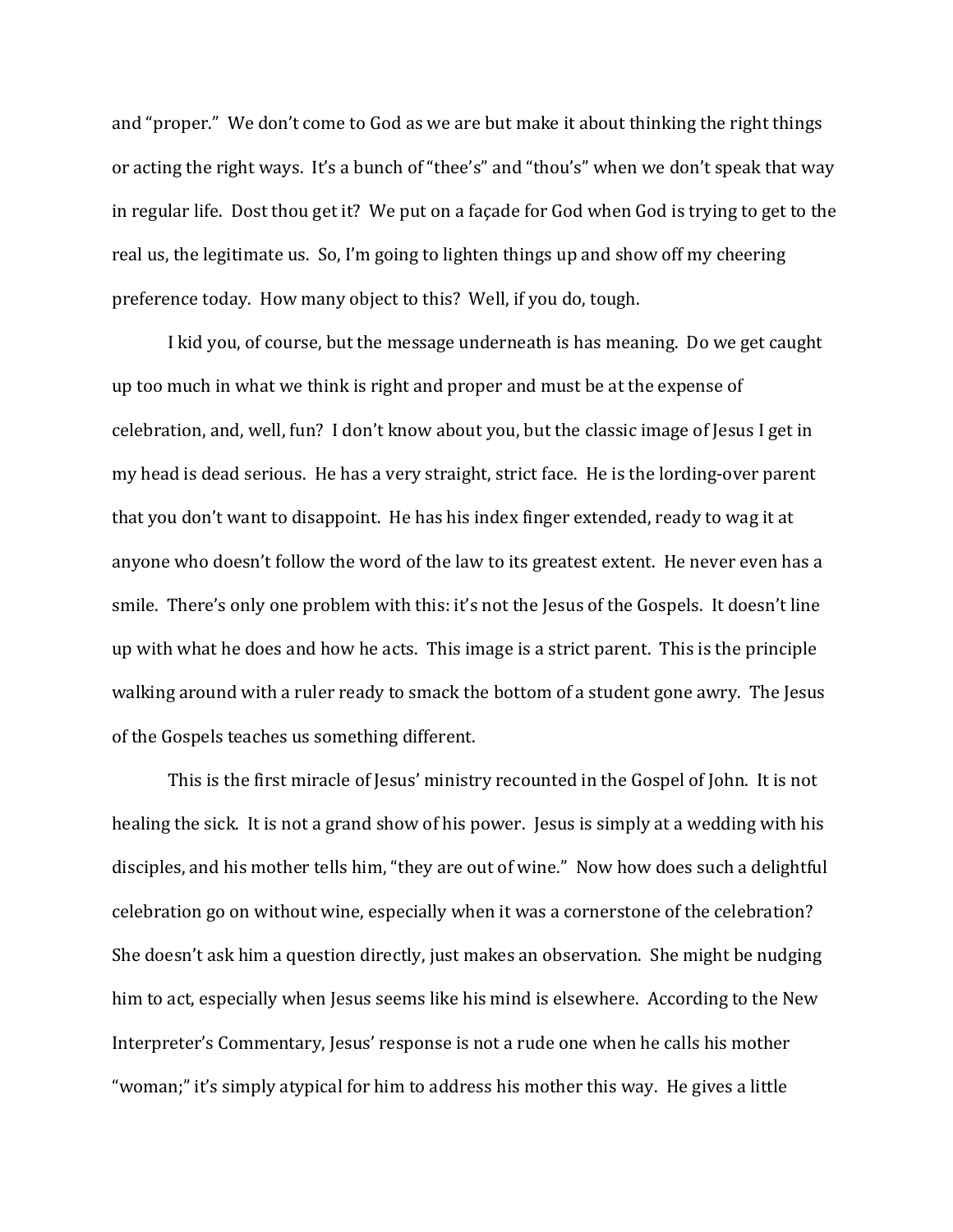protest, saying that his time for glorifying was not yet to be. In other words, he was not to be revealed yet in all his glory, but his mind seemed to be elsewhere, elusive. He wasn't at the celebration. Nevertheless, he hears his mother's seeming nudges and undertakes a miracle, starting to reveal himself. It was the first showing of the real Jesus Christ.

It begins with a simple request by the mother of Jesus: "do what he tells you." We hear that as a dry command that requires we don't think and just follow. We associate these words with demanding, with boring obedience, with following instructions so that we may be found in the right at the end of the day. But this is the beginning of something beautiful. Jesus' command here is not to make people be right but be faithful, which provides the opportunity to find abundant life. Here it is the wine that feeds the celebration; as we move throughout scripture, it becomes more.

The servants have large stone jars nearby. Jesus tells them simply to fill them, then take some of it to the chief steward. The steward is amazed, and, not knowing where it came from, summoned the bridegroom and asks him why he saved the good wine for last, when the bad wine usually comes out when all of the guests have had their good fill. This, as the text tells us, is Jesus' first miracle, the first "sign," it says; indeed, it is the first of many. And what a miracle this first sign is; it is a telling act of who the Savior and God are.

Think of all the things Jesus could have done with that first sign. The possibilities are endless. Nevertheless, he does nothing grand, for the entire world to see. It's not the scene of his birth with angels singing and shepherds racing. Indeed, it's rather…well, plain. He visits a wedding, sees his mother, and makes his first sign in turning water into wine. Let me say that again: he turns water into wine. The first miracle of the Great God come to earth as a human being is to turn water into wine. Within that simple act is a message we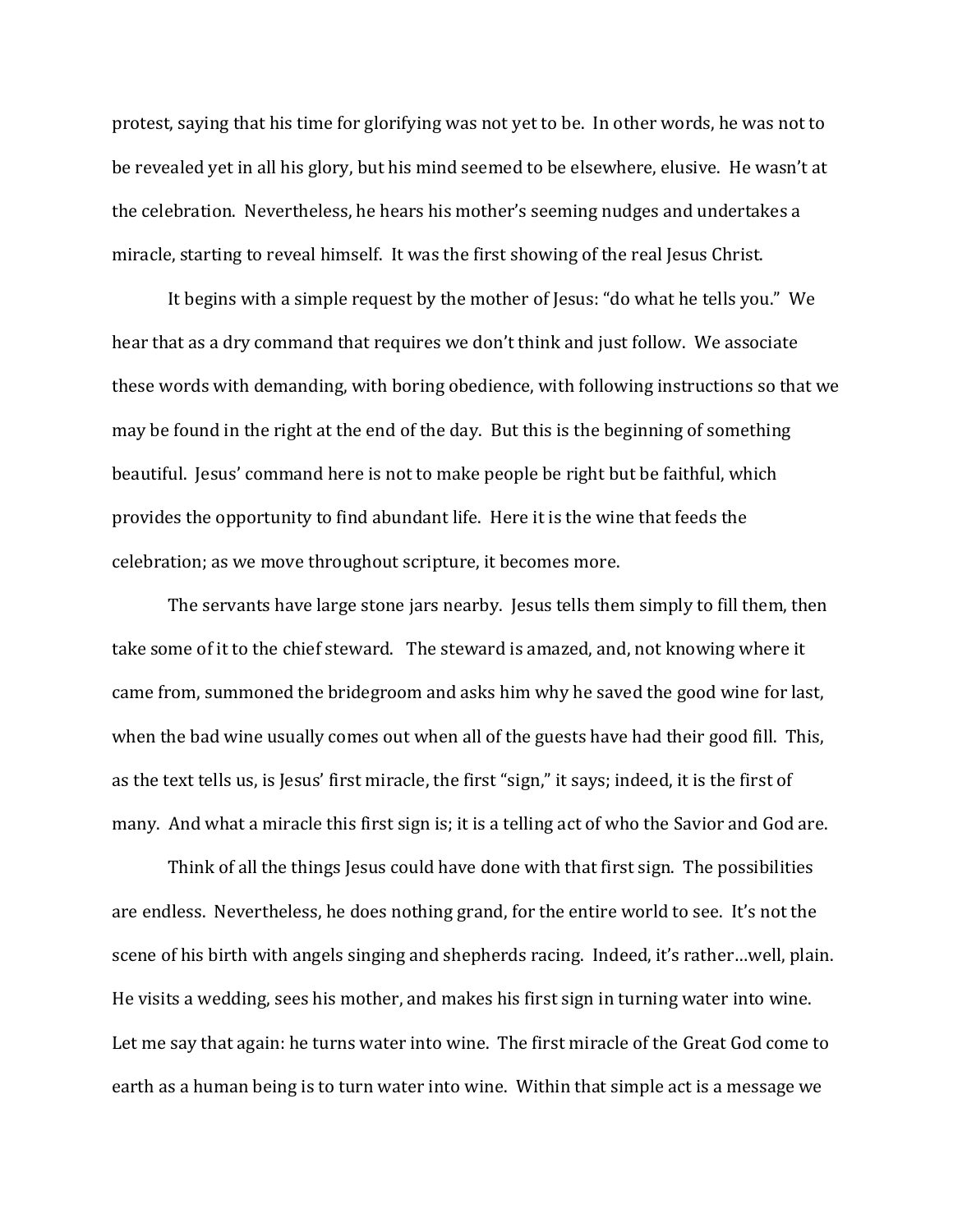have to understand well. In other words, Jesus Christ's first miracle was to celebrate and celebrate among all people. According to a commentary by Eliseo Perez-Alvarez, weddings were a time for enjoying a lot of wine, but the kind of wine you got depended on which table you sat at. The less prestigious tables got the cheap vinegar-y wine, and the higher tables got the good stuff. He makes the good stuff available to all. In other words, the goodness and celebration of God is available to all…we just got to choose to take it.

I think the seeming crankiness of Christ is intentional, trying to tell us something. It shows us how we often are around the possibility for life abundant. How often are we invited to celebrate and we choose to be elsewhere because celebration just isn't for us? After all, the Christian life gets to be so dull, right? Do this, don't do this, love those neighbors, love your ENEMIES…seriously, love your ENEMIES, especially when they're real jerks. It can amount to all these "do's" and "don't's" until we are following checklists. We seem compelled to go to leaders and say, "just tell me what to do" because we want to do everything right. Unfortunately, we have made this the Christian life so much so that we are afraid to get off that very narrow way in case we burn in the fires of hell. But when we get so attuned to following the word of the law, we forget the spirit of the law. The spirit of the law is joy: joy in wanting to follow the Christ, not feeling obligated to do this and that, to check off all the little boxes of faithfulness. It's about wanting to grow, to discern and learn where Christ has, is, and will call us.

As the Rabbi Jonathan Sachs teaches us, we are called to move to the golden mean of this call for fun and celebration. Between the two extremes is faithfulness. There is complete self-denial, which we call asceticism. There is the worship of pleasure, complete self-indulgence, which we call hedonism. In between the two is what we can call the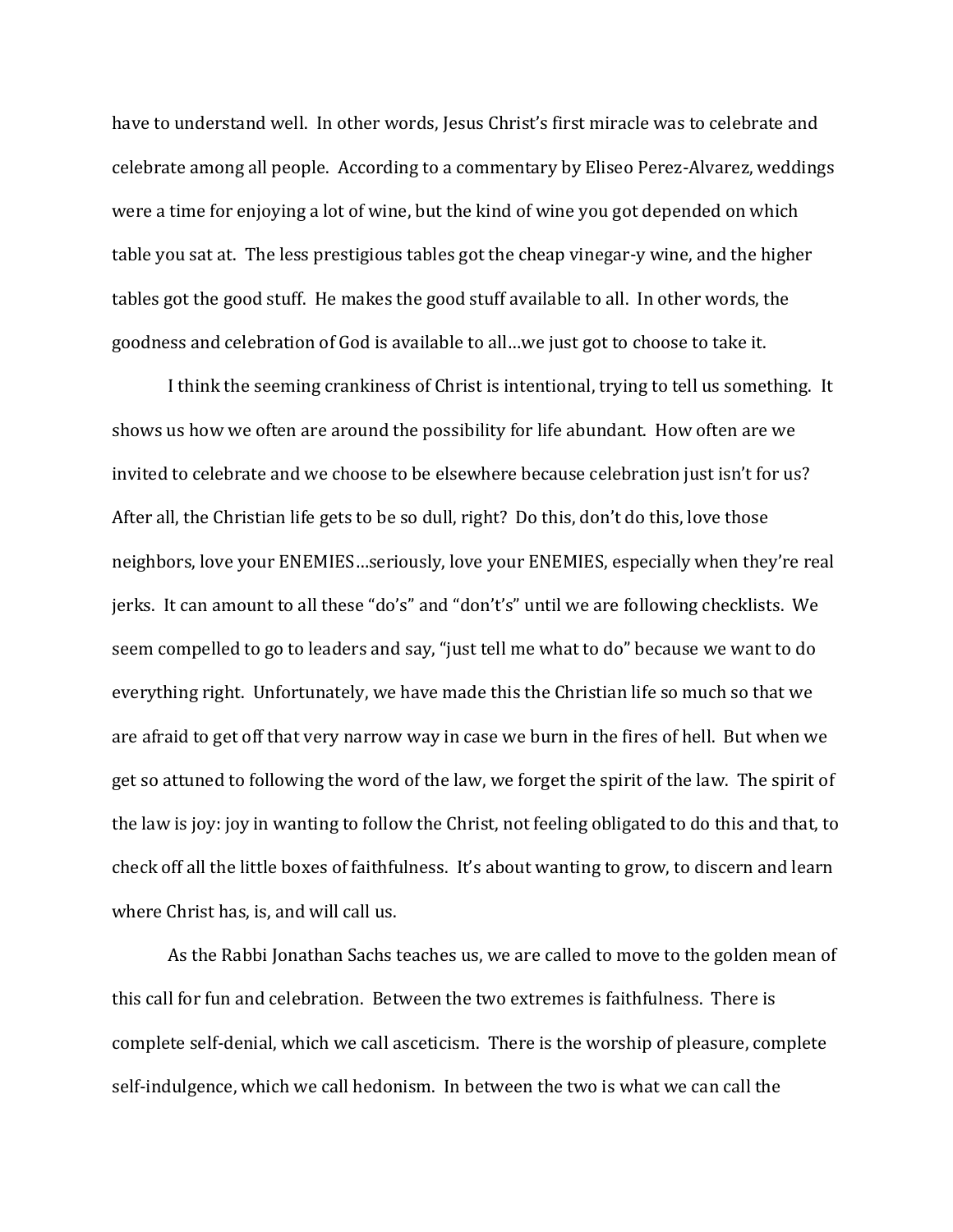sanctification of pleasure, where Jesus' call resides. It is understanding that God offers us goodness, and that we approach it as something holy. It is not good for us to deny or to indulge too much in the goodness that God gives us, but God does indeed offer us the opportunity to enjoy the good things God gives us. God wants us to have fun with the way that we live our lives and serve God. Indeed, God wants us to find abundant life. God wants us to celebrate and enjoy all the blessings that life has to offer.

What we do is ask God to make us happy when we are the ones who often are preventing ourselves from finding abundant life. We look at everything in our lives and make the inconveniences, not the true struggles, roadblocks to abundant life. One book I have found meaningful is *The Holy Longing* by Ronald Rolheiser. His mission is to seek out what an authentic Christian Spirituality looks like. He provides four pillars non-negotiable to faithful Christianity. The first is private prayer and morality. You have to be personally faithful with your spiritual practices, reading, and prayer. The second is social justice. You have to be concerned with God's world and making sure that all of God's children have what they need to thrive. The third is community as integral to worship. You can't do it alone; you must be a part of a larger group on Sundays and throughout the week to live this Christian life together. The fourth is the one that most often gets lost. He calls it "mellowness of heart and spirit." In other words, you need to have it all in perspective; you have to have a sense of humor and a sense of fun! You have to have a grounded spirit of generosity; in other words, if we do all that we do in the Christian life out of a sense of obligation or grumpy obedience, the point is lost. He tells the story of a young committed nun who did everything to be faithful. She prayed vigorously. She observed the Eucharist every day. She and her community lived so humbly so that they could give as much as they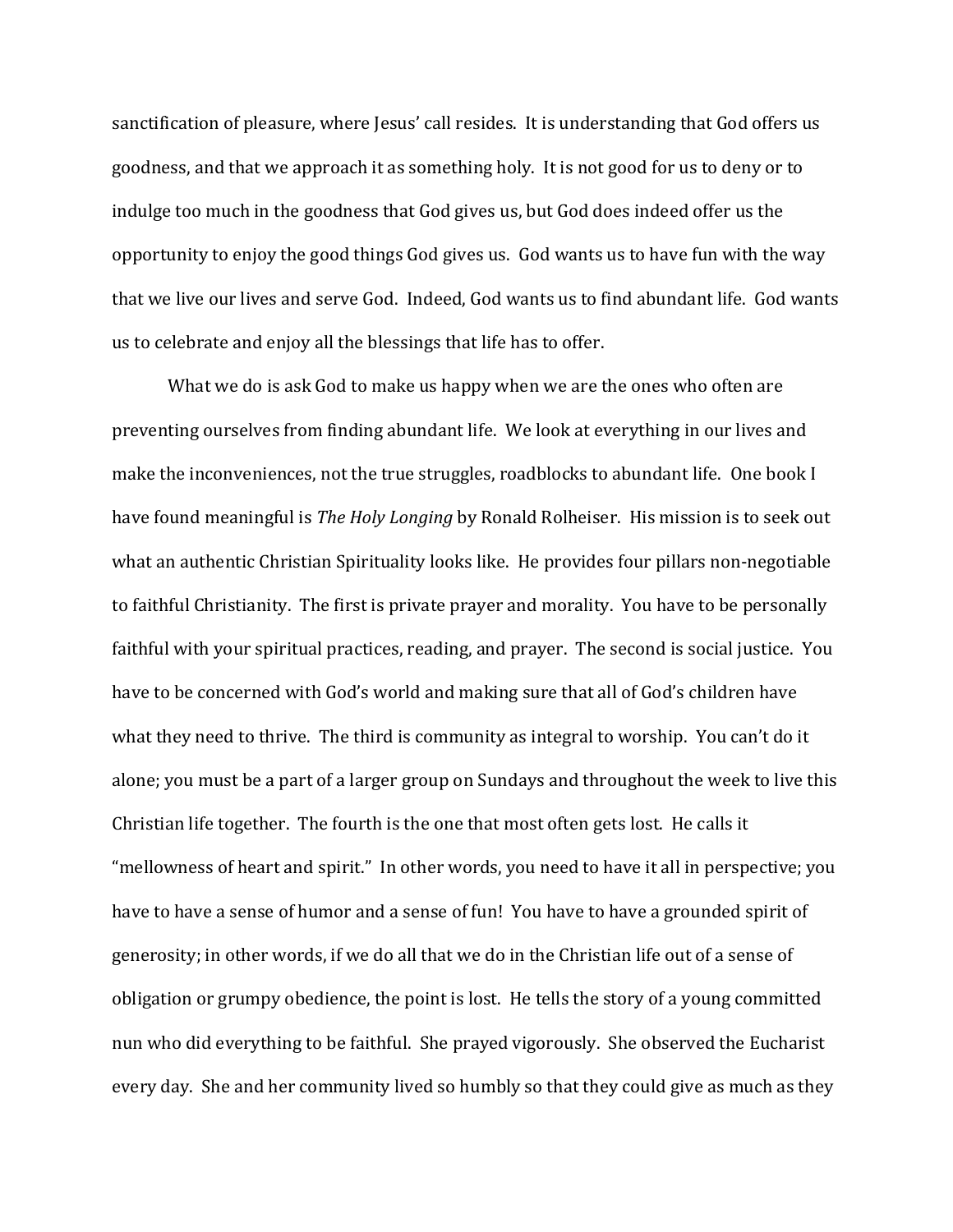could to the poor and needy. Her heart was so devoted to the principles of Christ that she looked like a Mother Theresa clone. But one day, she and her community went to a conference where they worked hard for four days and had the fifth day off. So, the day was decreed to go about the city to shop and then finish the day with a special gourmet meal. Just before the conference ended, the young woman spoke about her experience of grace during the conference. She spoke that on that day she was angry because a day of rest was called. While her friends were shopping, she was fuming. While they were eating that gourmet meal, she sat angrily in the bus. She was seething because everyone else had missed the point. While they were gallivanting around, they missed their calling to attend to the poor! In anger, she asked herself with satisfied self-righteousness, "Where would Jesus be while they were eating this frivolous meal?" With horror, she realized that Jesus would be eating with them and enjoying that time together. Like the Grinch, it seems, her heart grew three sizes that day. The conversion, the growth she needed was realizing that Christianity wasn't just about following the lessons to the letter but realizing that the intention behind them was life abundant with, as she said, "celebration in your heart." She said she became like the older brother in the story of the Prodigal Son, screaming out "Why do they get grace when I have always done everything right?" Rolheiser quotes T.S. Eliot well here: "The greatest treason is to do the right thing for the wrong reasons."

The Christian life can be the tool to use anger in the wrong way. It's easy to do that when we approach our faith with anger and bitterness in our hearts. When we are more occupied with who observes their faith incorrectly than loving our neighbor, it's time to take a new look at the Christ. When we judge people with more vigor than we give to finding joy in our own lives, the balance has gone way off. No doubt, the Christ was serious